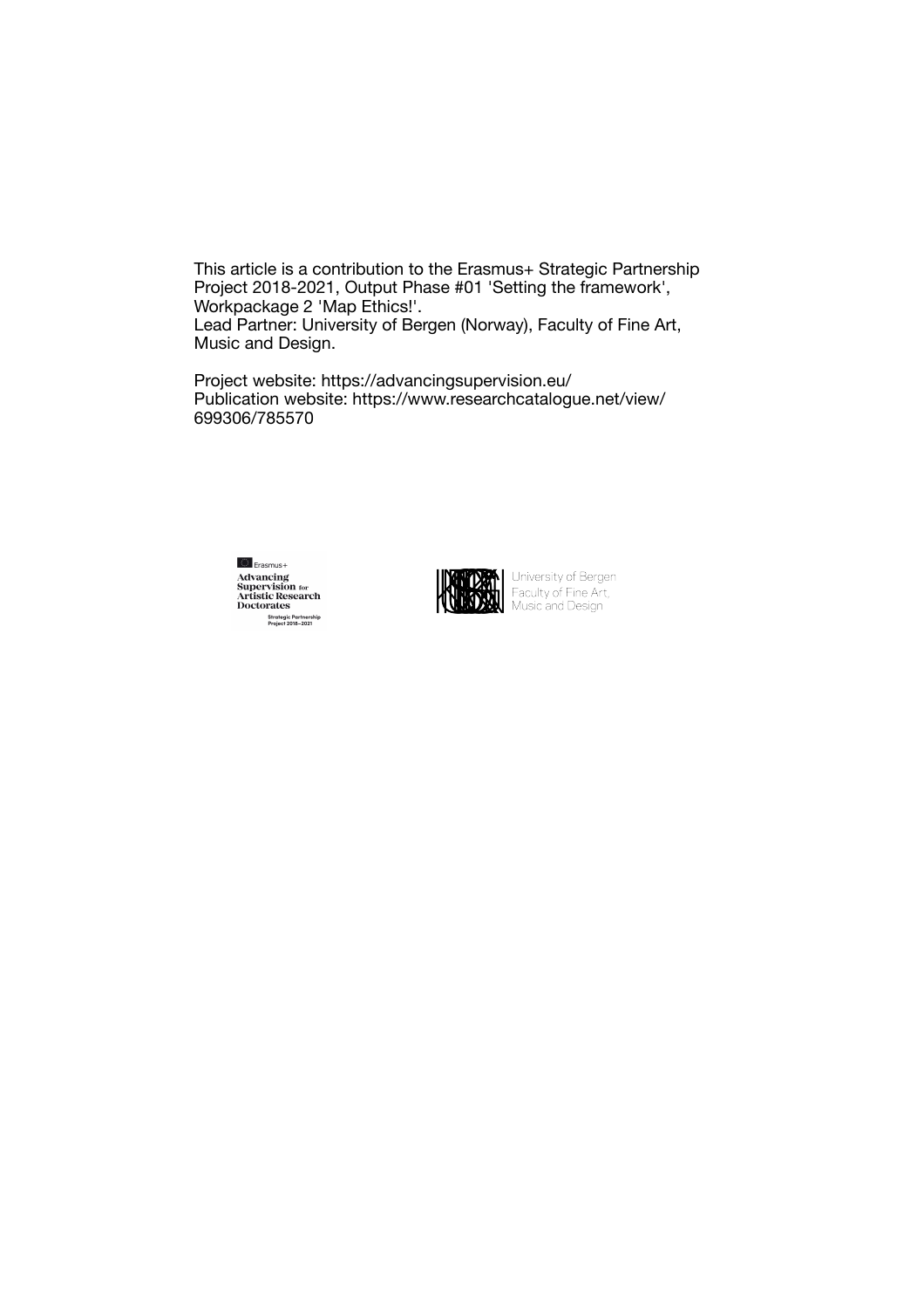#### **Map ethics! A method for identifying and addressing ethical dimensions of artistic research projects** Jostein Gundersen, Nina Malterud, Aslaug Nyrnes, Anne Helen Mydland, Hans Knut Sveen

The method is a part of a contribution from the University of Bergen, Faculty of Fine Art, Music and Design to the Erasmus+ project"Advancing Supervision for Artistic Research Doctorates". <sup>1</sup> It has been developed with valuable input from Ass. Prof. Christine Hansen, Ass. Prof. Synnøve Bendixsen, researcher Geir Harald Samuelsen, and the faculty's PhD candidates.

# **1. Introduction**

The objective of this text is to propose a method for identifying and addressing ethical dimensions of artistic research projects. The method uses perspectives from Actor-Network Theory, encouraging the reader to map the networks of relations between human and non-human actors in her research project and consider the ethical dimensions of these relations. The process will hopefully open spaces for discussion and reflection. The target group of the method is primarily artistic PhD candidates and their supervisors, but it can be useful to any researcher.

# **2. Premises**

This method relies on three premises:

Premise 1: All research projects have significant ethical dimensions.

There are significant ethical dimensions to all research projects. It is a matter of viewing the project through an "ethics lens" or an "ethics filter" to discover the ethical implications and ramifications of one's activities. One might be *unaware* of ethics in the same way as one might be unaware of one's use of methods, theories or technologies. In any case, unawareness in research is most likely disadvantageous, and in any case it is an irresponsible starting point.

Premise 2: Research projects are *continuously developing ethical relations* with the world. Ethics is about how we relate to the world and which impact we have on the world. Researchers, consciously or unconsciously, invite, accept, and create a vast number of relations. These relations are not stable, but in continuous development. They influence and change projects, and so also the artistic outcomes. Ethical considerations can help investigate relations and their mutual impact, and thus guide the research. In other words, ethics is a question of methodology. Ethics can, in the words of Walead Beshty, "function as a methodological approach which can address the aesthetic conditions of an artwork in light of the effects it produces on the social field of which it is a part".<sup>2</sup> As the project unfolds and develops, so do its relations with the world around it. Researchers need to reflect continuously upon the ethical dimensions of these relations,<sup>3</sup> and from this follows the third premise.

Premise 3: The researcher *herself* must map and reflect upon the ethical dimensions of her project. She needs to claim responsibility and consider ethics from the start to the end of the research process. All researchers must know and relate to the standards of research ethics and codes of conduct in academia and in their respective fields.<sup>4</sup> At the same time, art questions, tests

<sup>4</sup> There are many such general guidelines, published for different contexts and by differentinstitutions.See e.g. «Ethics for researchers», published by the European Commission in connection with the 7th Framework Programme, available at https://ec.europa.eu/research/participants/data/ref/fp7/89888/ethics-for-researchers\_en.pdf.For the 8th Framework Programme, better known as "Horizon 2020", the European Commission refers to "The European Code of Conductfor Research Integrity", published by All European Academies and available athttps://ec.europa.eu/info/fundingtenders/opportunities/docs/2021-2027/horizon/guidance/european-code-of-conduct-for-research-

integrity\_horizon\_en.pdf. Researchers in Norway can refer to the general guidelines of the National Research Ethics

<sup>1</sup> https://advancingsupervision.eu

<sup>2</sup> Beshty, "Toward an Aesthetics of Ethics", 22.

<sup>&</sup>lt;sup>3</sup> Mick Wilson shares a similar starting point for the research at GradCAM, Dublin, seeing research as an ethical relation with the world: «Rather than using the tired model of research ethics, as an exercise in form-filling and box-ticking (what is usually pejoratively called `arse-covering´), we decided to see what might happen if we approached research as an ethical relationship with the world - more properly, as an ethos in itself.» Wilson,"Discipline Problems and the Ethos of Research", 214.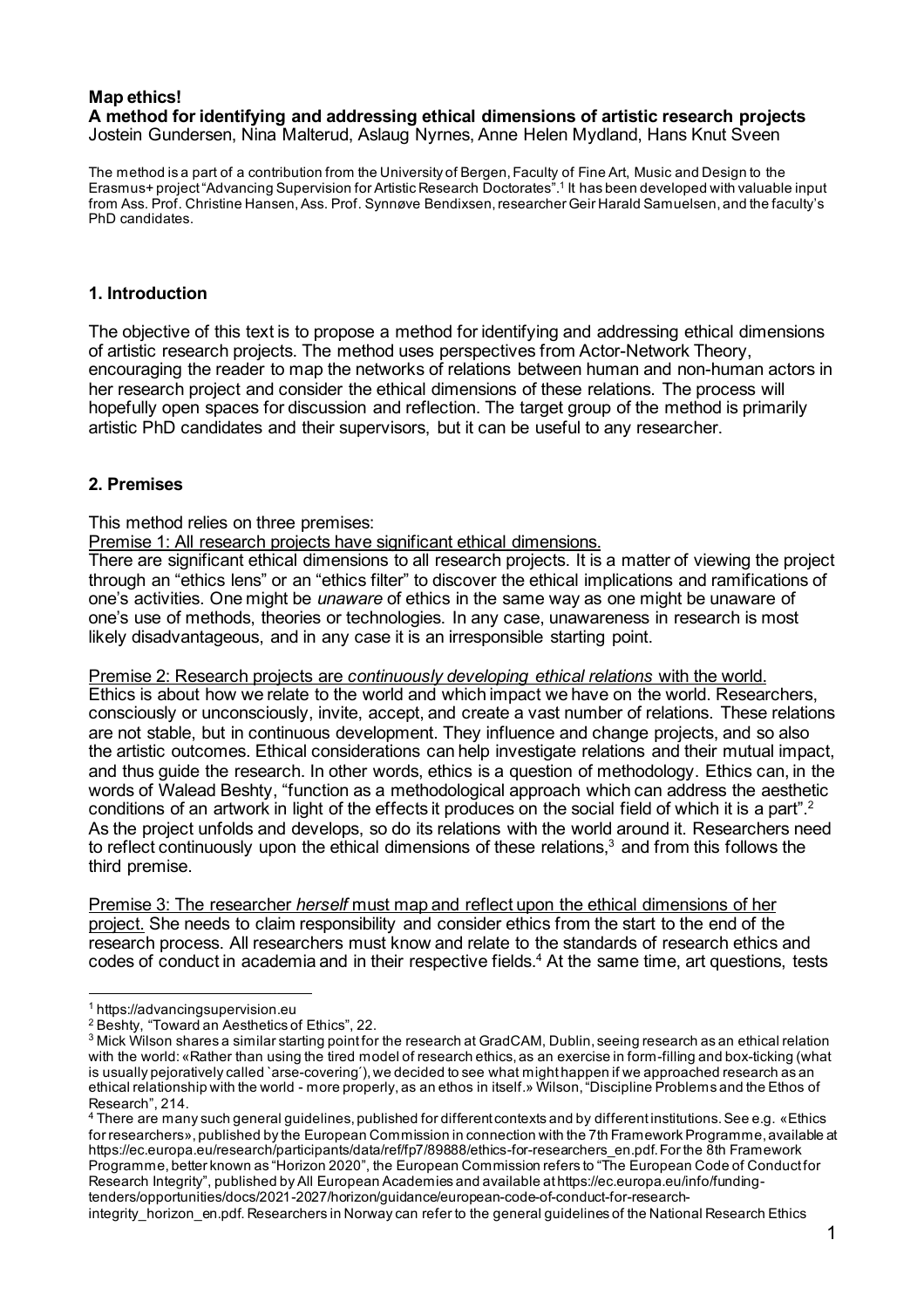and moves boundaries, standards, or norms. Art evokes, provokes, allures, engages, tricks, fools, impresses, expresses, reveals, astonishes, is subjective, intimate, emotional, impersonal, distanced, cold, and brings us out of, or to our, senses. Artists interact with and engage audiences and participants continuously. Often the interaction is experimental or is meant to provoke reactions. The artistic researcher must therefore undertake particularly thorough ethical considerations. Consequently, mapping and reflecting upon ethical dimensions of our research cannot wait until the researcher has accumulated a significant bibliography on ethics. The task cannot be outsourced, nor can it be limited to consulting advisory boards, as important and qualified as these institutions are. The responsibility lies with the artist, from the beginning to the end.

# **3. A Relational Approach**

We propose to see the research projects as networks of relations. Our main inspiration for this way of thinking comes from sociology, and more specifically from Actor-Network-Theory (ANT).<sup>5</sup> ANT understands societies not as pre-existing, stable social structures or forces, but as a vast number of ever-changing relationships between a vast number of human and non-human actors. All actors (humans, plants, viruses, objects, concepts) are connected to a number of other actors, and both human and non-human actors can have agency, i.e. they can interact in the networks of relations: they can *make someone do something.*<sup>6</sup> For ANT, intentionality is not necessarily involved in agency: humans, scallops, microbes, trees, tools, tapestries, all can make other actors do something. The work of the sociologists of ANT is to follow the actors and see how they form associations.

The idea of mapping the networks is central to the method. Drawing maps of networks of actors has several advantages: Firstly, a map allows one to see and consider many relations simultaneously, or in any order and direction. Secondly, drawing maps allows one to discover the singular topography of a research project. Thirdly, a visual map of the human and non-human actors in the research might contribute to dismantling the anthropocentric perspective that dominates western culture. Rather than understanding places (e.g. the park through which one walks to the work space), materials (the colour pigments for ceramics or wood for musical instruments), or viruses (we know what they can do by now) as backdrops to human actions, one can consider how all actors – human and non-human – form associations and make each other do things.7 Through mapping the relations in research projects, we can develop a sensitivity to how we interact with and can care for a multitude of actors. We can start to discover how these interactions might be shaped or influenced by other actors in other places and from other times, already in place before our work commences.8

It is not possible to choose or control all relations in a project, but it is possible to become sensitive to bias, to the conditions of choices and interactions, to understand how the relations in the research project are initiated and maintained, and to address the ethical dimensions of the interactions. The method we propose is a hands-on approach with which any researcher, whether she is well-equipped with theory on ethics or not, can start this process. We invite the researcher to carefully consider as many relations as possible in the networks that constitute her project: *How does this particular relation influence my work, and vice versa? What impact do I have on this* specific relation? Which relations are, or should be, out of my control? Which relations do I need to *accept?* There are many more questions to be asked that the researcher can find herself. The most important question is as follows: What are the ethical implications of my answer to these questions?

Committees, available athttps://www.forskningsetikk.no/en/guidelines/general-guidelines/.See also footnote 15. A good research practice involves knowing the ethical guidelines of the institution where the research takes place, as well as those of collaborating institutions.

<sup>5</sup> We base this introduction on Actor-Network-Theory as presented in Latour, *Reassembling the Social* (Oxford:Oxford University Press, 2005). We are indebted to Prof.Ellen Røed forintroducing the idea of mapping research projects as relational networks.

<sup>6</sup> Latour, *Reassembling the Social*,107.

<sup>7</sup> For a discussion of the problem with an anthropocentric (and more generally monocentric) view, see Mueller,*Being* Salmon, Being Human *(White River Junction, Vermont: Chelsea Green Publishing, 2017), esp. 104-112.* 

<sup>8</sup> Latour, *Reassembling the Social,*193-194.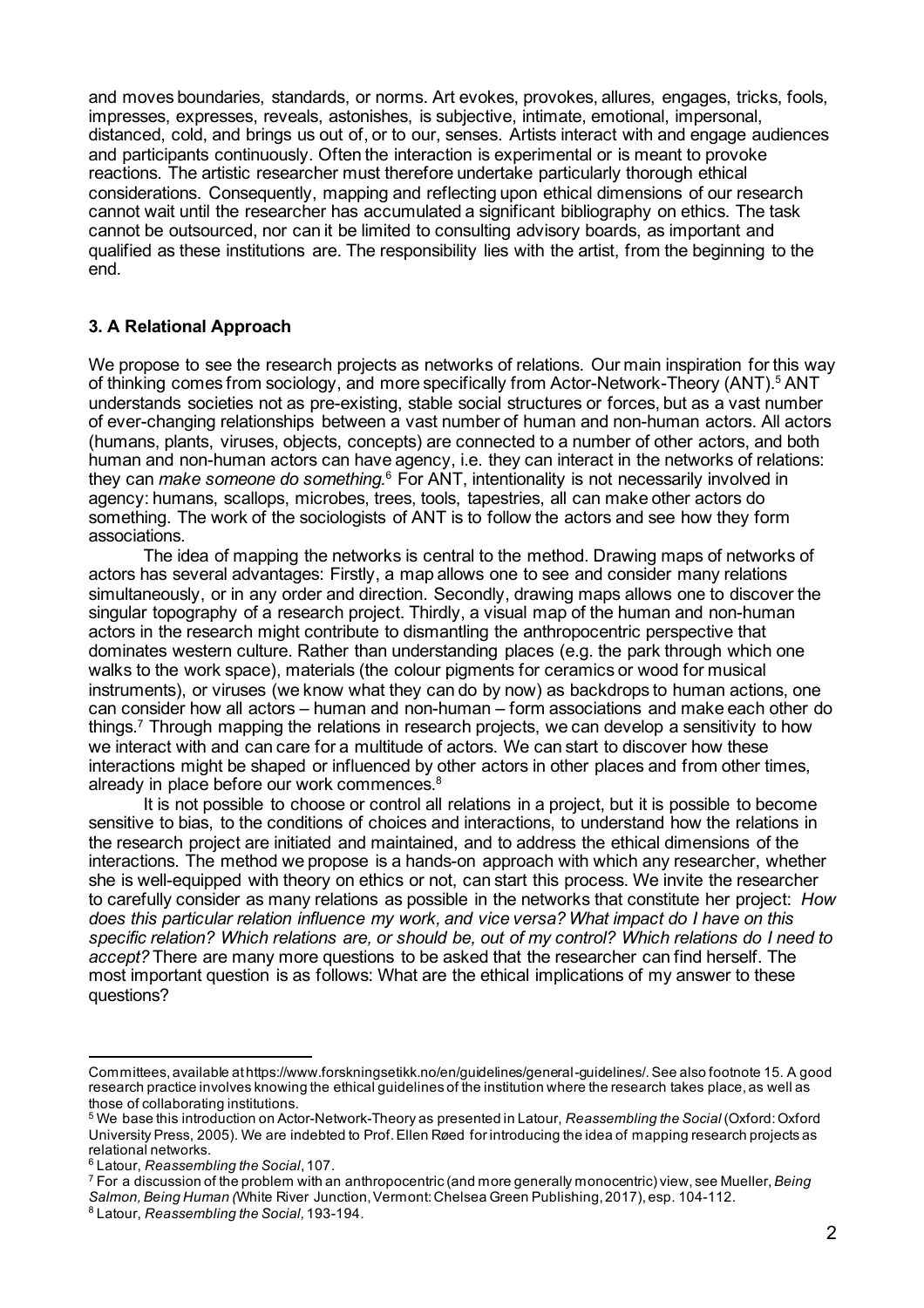# **4. Four main perspectives**

A map can be read and investigated in many ways. We propose approaching the investigation through four overlapping perspectives: delimitation, contextualisation, sources, and power.

# **4.1. Delimitation**

Delimitation is about defining or creating an inside and an outside. A project is delimited in many ways. People, places, tools, technologies, materials, methods, in short, human and non-human actors are somehow involved in (or excluded from) the research through a variety of processes. It is not possible to avoid delimitations. It happens continuously, so an important task is to identify how the delimitations happen. We can make three general observations:

Firstly, delimitation processes are not entirely controllable. Whether conscious or unconscious, choices and actions are "overflowed by many ingredients already in place that come from other times, other spaces and other agents."<sup>9</sup> Latour shows how we are framed by agencies that can be remote in time and place. He uses the term "structuring templates" to denote materials, tools, intellectual techniques and technologies that structure our interactions. He takes the lecture hall as an example, designed and built to facilitate a certain kind of interaction (lecture) between a certain group of people (students and lecturers).<sup>10</sup> When making a map of the networks of relationships that constitute a research project, it is important to remember that all of the actors in the networks are influenced by agencies from other places and other times. It is relevant to ask what these relations do to the project. Within which structural templates do our interactions take place?

Secondly, many delimitations happen unconsciously and/or are not intended. From the point of view of the project owner they might be collateral or coincidental. Indeed, they are quite probably *out of view*. Out of view does not mean ethically irrelevant, quite the contrary. For this reason, mapping the network of relations and discovering the mechanisms and actions through which delimitations occur is indispensable.

Thirdly, *some* delimitations happen consciously and are intended. Describing conscious delimitations is to describe *the borders of intent* of the project, what the project explicitly is supposed to do.

### **4.2. Contextualisation**

Delimitation overlaps with processes of contextualisation. (Indeed, contextualisation is a process of delimitation, but delimitation is not only a process of contextualisation.) Contextualisation should be a conscious exercise. Artistic researchers are used to situating research relative to academic and artistic contexts, but perhaps less so to social ones.

PhD candidates are always asked to contextualise their research, but less often they are asked to elaborate or justify how the contextualisation came to be. Having done the delimitation exercise above, there might be tensions between the different motivations one has for situating the project. Rather than *mapping the context*, with the risk that the map suits a specific understanding of what an academic, artistic or social context looks like, our advice is to first map the networks of relations between the many actors in the research project, and *then* ask how the actors form different possible contexts.

### **4.3. Sources**

Contextualisation has very much to do with recognising and acknowledging the sources of our research. Researchers are used to giving accounts of research sources in the sense of references, an important part of the contextualisation. However, there are many more ways of understanding what a source is. If again one starts with mapping the networks of the research project, one can ask how the many actors function as sources. One might find sources of funding, sources of energy, sources of knowledge, concepts, materials, expression and so on. In fact, any actor can be considered as a source. The task of the researcher is to recognise them as such and ask how she relates to and uses them, how she lets them act in, and on, the research.

Our research projects serve as sources for others. For which actors is our research a source? For which actors does the research care? For whom does the research matter?

<sup>9</sup> Latour, *Reassembling the Social*,171.

<sup>10</sup> Latour, *Reassembling the Social*,194-196.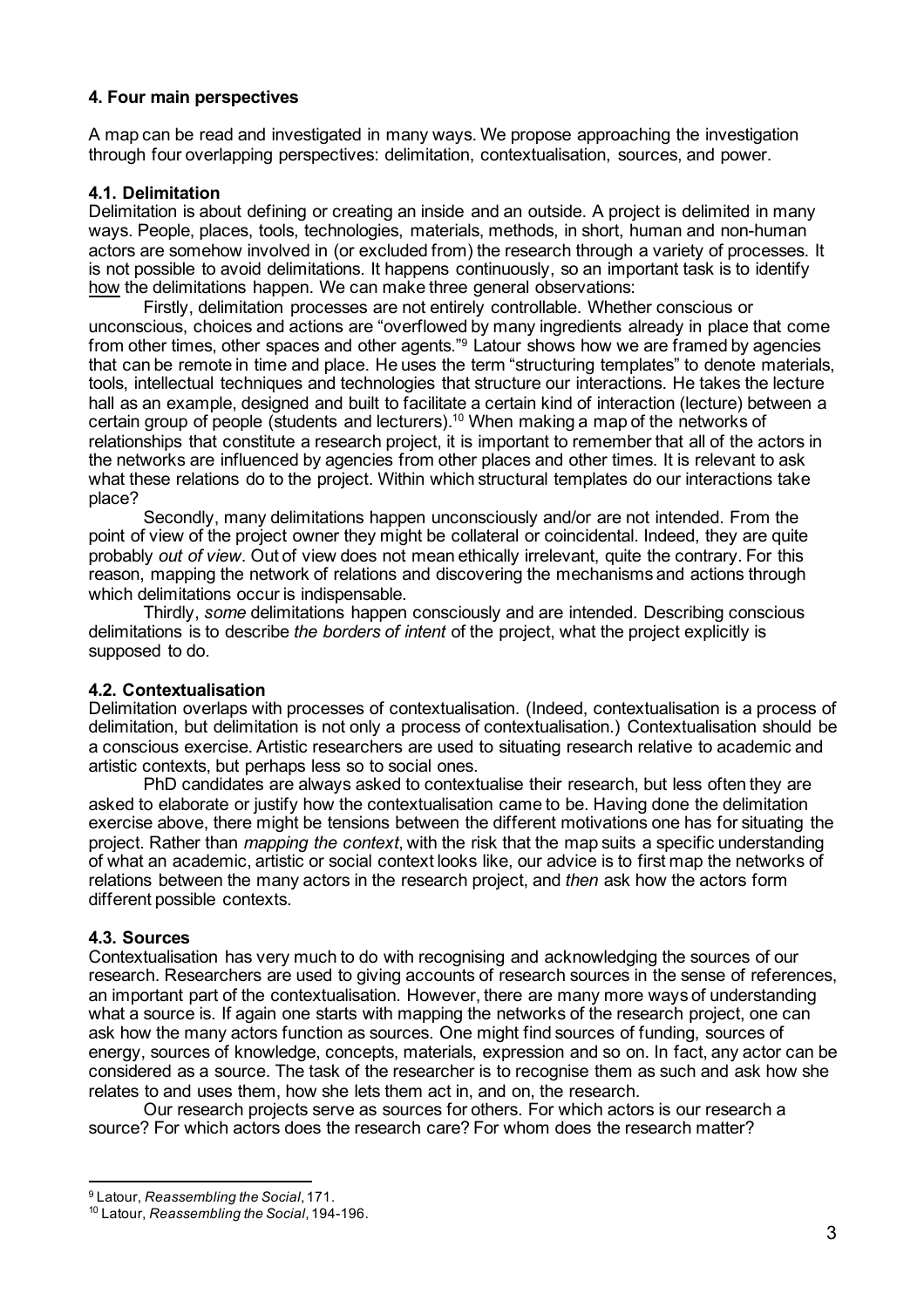#### **4.4. Power**

To consider the ethics of power in research projects is to consider how different kinds of power are distributed between the different actors – human and non-human. The powers to act can be very dissimilar and unequally distributed. Even when they seem equally divided between actors, the relations are *always asymmetrical* in some way. The task is to identify how the relations are established, who (or what) has which powers to act, and how these powers are modified and reinforced.

The candidate and the supervisor will hopefully have met with the term "asymmetrical relation" when reading the institution's ethical guidelines for relations between supervisors and PhD candidates.<sup>11</sup> The many cases of misconduct that have come to light over the last few years show that there is much to do in making staff and students more conscious about their different roles, their different levels of power to act, and the importance of following the guidelines.

Asymmetry is not only about who has the most power, but also who has which kind of power to act. Besides the candidates and supervisors, all participants, audiences, readers, indeed anyone with whom the project intervenes, will have different kinds of powers. Some powers are warranted through institutional or societal laws, rules and regulations. Artistic researchers will find that the rules and regulations of the research institution are different from those governing the different actors in the art field. There are other differences in power that are not regulated and depend on relationships between actors. Although they are difficult to spot, one can identify and address them by making the same kind of map as for the previous chapters. By mapping as many relevant actors as one can think of, both human and non-human, one can consider how they make each other do something. Rather than making a map of formal power structures in a project, with the risk of making a map that corresponds to a given view on the distribution of powers, we propose to make a map of the actor-network first, and *then* ask how each actor has power to act.12

We follow Latour in understanding power as a result of processes, rather than some preexisting and stable force or stock.<sup>13</sup> The relations in our research might start before or during the project and continue developing through and beyond its duration. Since the relations change continuously, so do the different powers to act. Our research processes are part of these developments. Do the research processes correspond to ethical conduct? How does the research care for each actor's power to act? If the processes are ethically flawed, what about the results?14

Our four main perspectives – delimitation, contextualisation, sources, power – are overlapping. They also show how different actions influence each other: The way a research project is delimited has consequences for its possible contexts, which will have an influence on which actors can act as sources and who the project can be a source for, which again is decisive for the kinds of powers that can develop, and their distribution. One can also start at the other end, and consider how power influences the sources one accepts, and how this in turn leads to specific processes of delimitation and contextualisation. One can in fact start with any one of the perspectives and see how decisions or conditions within one influence all other. This interdependency can be visualised with the following table, which can be read in any direction:

|                   | Delimitation | Contextualisation | Sources | Power |
|-------------------|--------------|-------------------|---------|-------|
| Delimitation      |              |                   |         |       |
| Contextualisation |              |                   |         |       |

<sup>11</sup> See e.g. the guidelines for the University of Bergen: https://regler.app.uib.no/regler\_en/Part-2-Research-Education-Dissemination/2.2-Education/2.2.5.-Kvalitetssikring-akkreditering-grader-med-videre/Ethical-guidelines-for-relationsbetween-supervisors-and-students-or-candidates-at-the-University-of-Bergen

<sup>&</sup>lt;sup>12</sup> ANT generally avoids the word structure to describe the interactions between actors, as the idea of a structured society limits the study of interactions to pre-defined structures. Latour distinguishes between "underlying hidden structures" (which according to ANT don´t exist) and "structuring templates" thatmaterialise e.g. as intellectual technologies. Latour,*Reassembling the Social*,196.

 $13$  "... power, like society, is the final result of a process and not a reservoir, a stock, or a capital that will automatically provide an explanation.Power and domination have to be produced, made up, composed." Latour,*Reassembling the Social*,64.

<sup>&</sup>lt;sup>14</sup> For a discussion of the relation between aesthetics and morality, see e.g. Mullin, "Evaluating Art: Morally Significant Imagining versus Moral Soundness."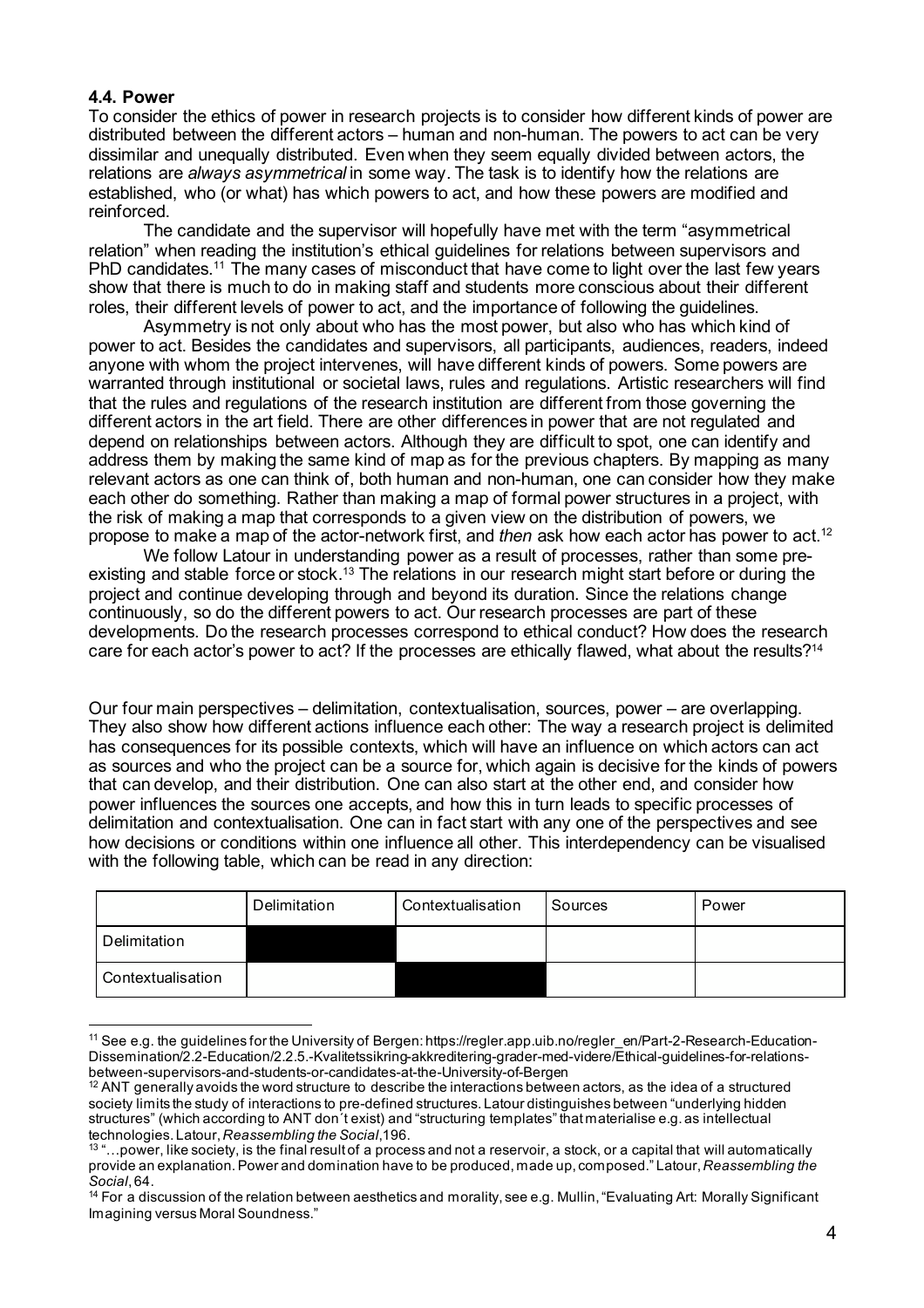| Sources |  |  |
|---------|--|--|
| Power   |  |  |

The proposed perspectives are certainly debatable. The reader might think of other terms or perspectives. Our main goal is to have a method for identifying the human and non-human actors in our research projects, by which processes we enter into relations with the actors, and how these different actors have agency. The results of our research, the knowledge, insights or experiences we contribute with, grow out of the networks that we are a part of, of our relationships with the world. If these relationships can be considered as ethical, so can the results of our research.

### **5. Some examples**

In order to demonstrate how the mapping can work, we will in the following paragraphs provide some observations concerning two kinds of actors - persons and tools - from the four main perspectives. We will keep the discussions as short as possible, leaving it to the researcher to identify more actors and trace their relationships.

### **5.1 Delimitations**

Our first examples of considerations relate to the delimitation of persons. As a PhD candidate, one might be led to think that the project is a "solo-project" and that, consequently, issues concerning the composition of the research team are irrelevant. There is no such thing as a solo-project. Even if the candidate is formally individually responsible for the results, she is surrounded by people in the entire process: supervisors, advisors, experts, participants or partners, institutional leaders, administration, students, not to forget her references, readers, and audiences, those for whom she makes the research available. They might all have agency in the research project.

The fact that a research project cannot include everyone is an ethical dilemma: Who can the research afford to exclude? Who can afford to be excluded from the research? How does the research contribute to reinforcing ethically problematic practices, like the obvious social inequality in academia?

There can be many reasons for working with one person rather than another, or publishing for one group of readers rather than another. Which considerations have priority when the researcher opens the research for someone rather than someone else? In short, why does she interact with the persons she interacts with, and what are the ethical consequences of this delimitation?

Answers to these questions can lead to considerations of other categories of actors. Our example will be tools: How does the composition of the people involved in the research project affect the research tools? Choices of tools have consequences that can be assessed ethically. They always come from somewhere and carry with them contexts and values. Just as choice of persons can include or exclude certain tools, tools can contribute to including and excluding people. Tools can affirm or challenge the market hegemony of a producer, as well as oblige a researcher or an institution to stay in an ethically problematic relation with a commercial actor, which again might oblige audiences or readers to subscribe to or master tools to gain access to research. What kind of interaction do the research tools foster? (Here we are already approaching the perspective of sources and power.) In short, how does the researcher choose her research tools, how do they affect the research, and what are the ethical consequences of this delimitation?

# **5.2 Contextualisation**

How do the persons with whom a researcher interacts affect her movements between different contexts? What does she perceive or intend to be her artistic and academic context? What are the contexts of her supervisors, project partners or participants? Are they the same? If not, which contexts does she consider the most relevant for the project? Do the answers to this question affect the composition of the involved persons?

Did she opt for a supervisor on the other side of the continent or a collaboration with an artist in the opposite hemisphere because the context of her research required it? What ethical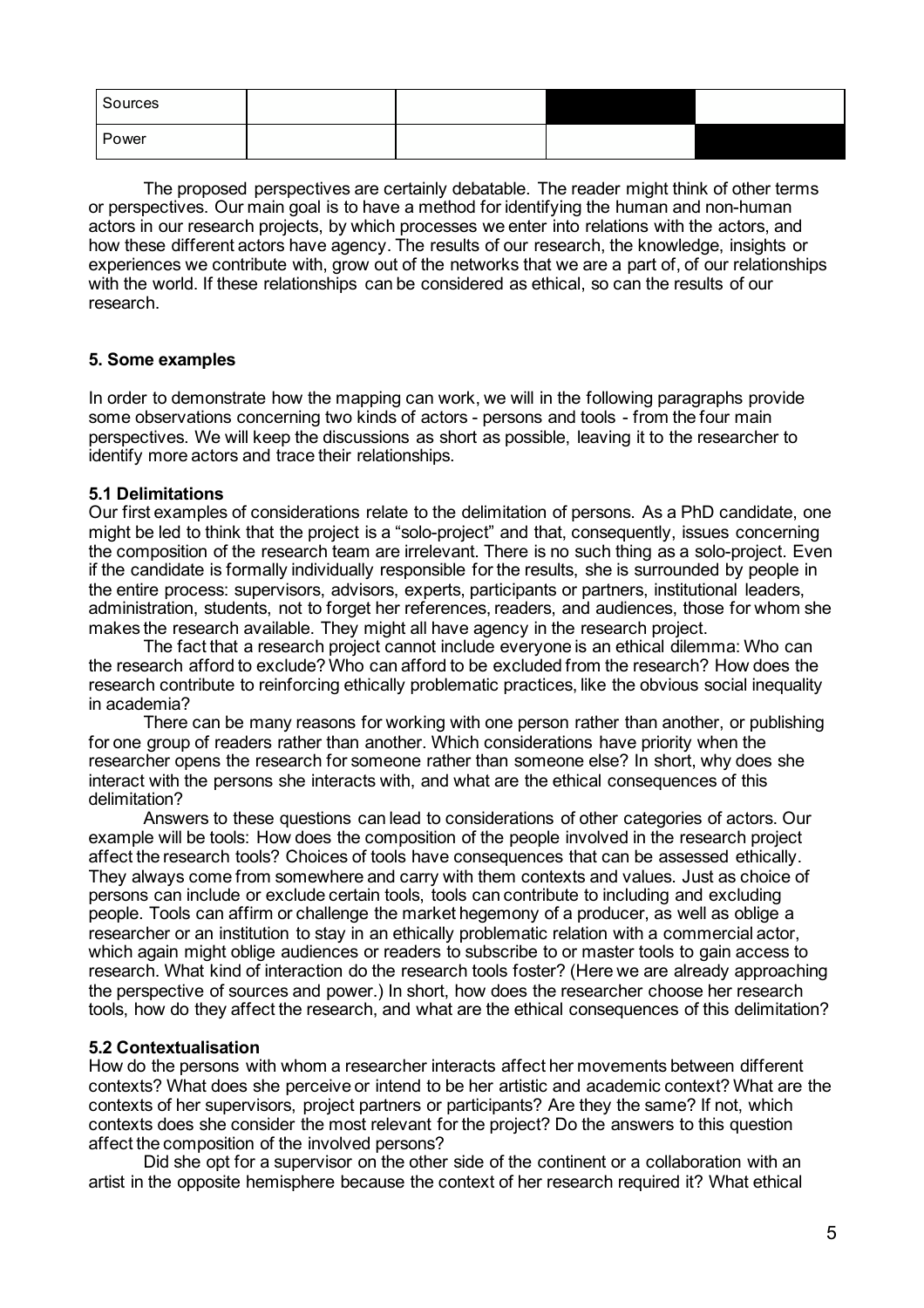dilemmas arise from situating the work in contexts that require extended or long distance travelling?

Tools can have a strong connection to a specific context. Changing the tools can in some cases have profound effects, making the researcher irrelevant within one context and relevant in another. A researcher might have a more or less conscious relation to her tools. She might be using the default tools of her field without much reflection, missing out on an opportunity to question what those tools do. Tools can reflect and direct the world-view, values, and practices of a field. Choice of tools is therefore ethically significant, as we comply with or challenge a field's values and practices.

#### **5.3 Sources**

When referring to a published artwork, a book, a film, the researcher can identify the persons behind the reference, and in this way give a fair account of how the research is based on the work of others. However, looking at the map of relations again, she will probably see that many of the persons with whom she interacts have not published anything that she is likely to refer to. Still, they might be important sources for the research.

Many artistic researchers collaborate directly with other artists in the course of their projects, for example a composer working with a musician, a director working with an actor, a choreographer working with a dancer (or in all cases, vice versa). Inviting a person into a project is the same as including into a project a complex reservoir of ideas, concepts, experience, knowhow, expression, skills, values, and networks. How is the importance of these sources to the research acknowledged and made visible? How does the researcher's conception of a person's contribution to the project correspond to that person's own understanding of her role? These questions are important for PhD candidates as much as for anyone, since the formal reward of the totality of the research is bestowed on the candidate alone.

Taking a step away from the colleagues, artists also depend on public participants. (This has become particularly clear under the restrictions following the Covid-19 pandemic.) Any artwork, from a concert to intervention art, involves the public as sources in an interactive exchange. How does the researcher care for these participants? To which degree does her research depend on their intervention? If she wishes to document and disseminate the interaction, has she informed them, and secured their consent, without any coercion? Do they understand what they are involved in? Do they have the right to withdraw?<sup>15</sup>

 $E$ thos<sup>16</sup> always plays a role in art and in artistic research. Besides the ethos of the persons directly involved, the ethos of institutions, communities or cultures, present or historical, might be activated in a project, consciously or unconsciously. Their ethos becomes a part of the project. The question is not whether but how this happens. Are there any ethical dilemmas in how other persons, or cultures, appear in the research? It does not take a big leap of the imagination to see that one might make (consciously or unconsciously) a person, an institution or a community appear in a setting which is in conflict with its values or ideals, or that somehow creates a relation with which it would rather not be identified. We are here approaching questions concerning cultural appropriation.

What kind of impact does the researcher wish that her project has? Ideally, the research should be a source to others. Which tools she uses becomes ethically interesting: Some tools might be expensive, or otherwise exclusive, to the extent that very few will be able to interact with the work or build on it. Is there a risk that the project opens possibilities primarily for the researcher? Tools for presentation and dissemination of results are also relevant in this respect. How do they contribute to provide access to the work and make it a source of insight, experience or knowledge for others?

### **5.4 Power**

One can start evaluating the power of the actors in a map of networks by asking simple questions such as: Who defines the research topic and the research questions? Who decides over or has access to the research material? Who has access to the places of the research? (Who has quite

<sup>&</sup>lt;sup>15</sup> A list of principles for ethical research involving humans is offered in Vanclay Frank, Baines James .T. and Taylor C. Nicholas. "Principles for ethical research involving humans: ethical professional practice in impact assessment, Part I". See also the General Data Protection Regulation's definition of personal data and consent: https://gdpr-

info.eu/issues/personal-data/ and https://gdpr-info.eu/issues/consent/

<sup>&</sup>lt;sup>16</sup> We use the term in the sense of the distinguishing character of a person, a group, an institution (c.f. Merriam-Webster Dictionary).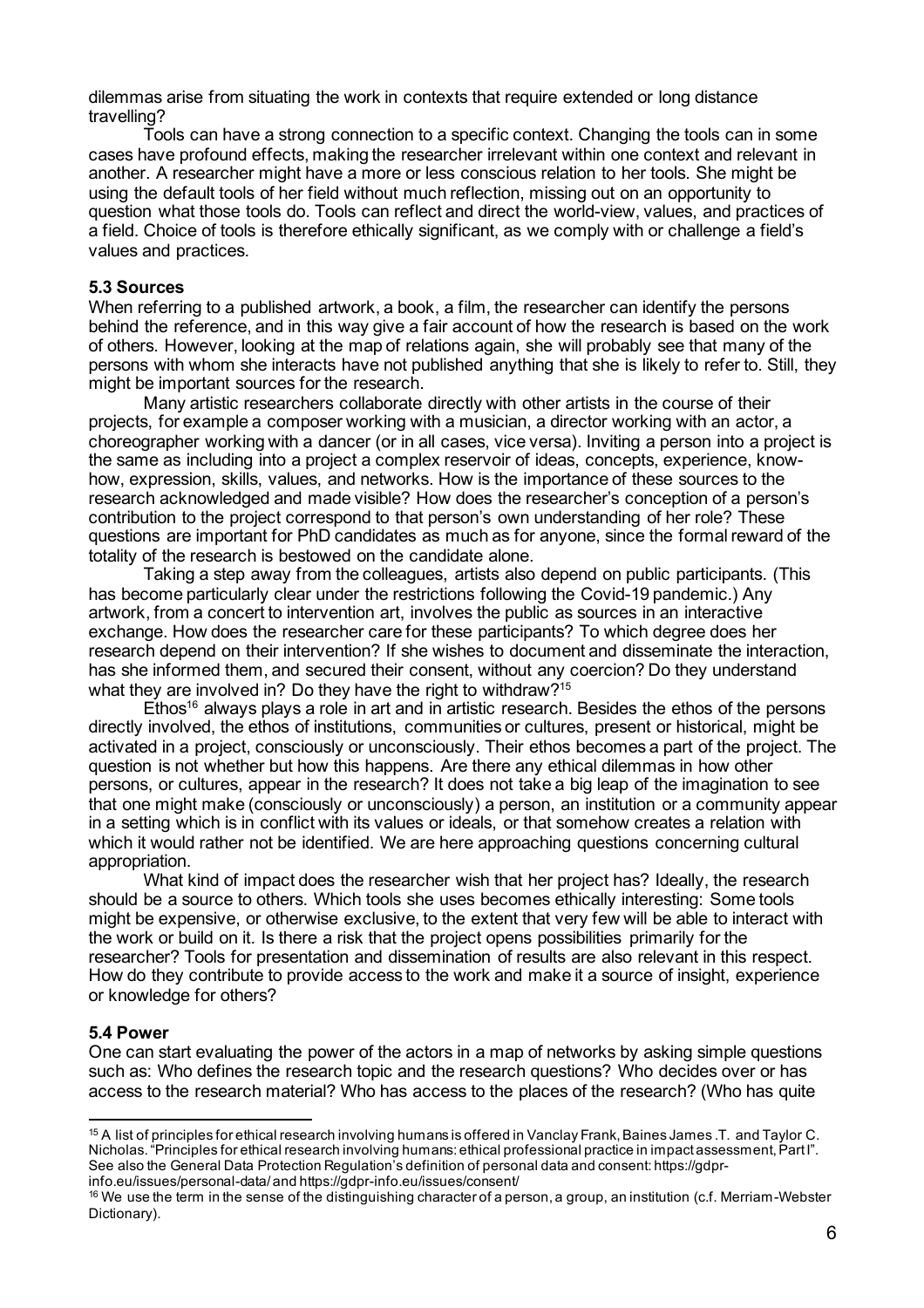literally a key to buildings?) Who masters the tools? Who is at home in the research context? Who decides over the funding and time at disposal for the research phases? Who can fire and hire? Who can safely withdraw from the project, and who cannot? Based on the answers to such questions, one might get a clearer notion of what is at stake for the involved persons.

No sole person has the power to decide over all the actors and their relations. How the powers to act continuously are re-distributed is of significant ethical importance. The researcher needs to be conscious about which powers her participants have – and empower them. This does not mean to try to give equal rights to all, but to acknowledge and allow their power to act. There needs to be a correspondence between the power a participant has and the tasks she is asked to fulfil.

Tools can play a significant part in the development of power. Who chooses the tools, and who masters them? Mastering a tool can mean increased power to act and increased control and ownership over the results, and vice versa. Assessing the character of the relation between tools and persons in a research project can be very informative for understanding power relations between the participants.

It is important to communicate clearly the function a participant has: Is she a co-researcher, researching *with* the candidate and sharing the results, or does she do research *for* the candidate, on the outside of the project, delivering results that are of service to the research? Or is she indeed someone researched *on*, with no defining power concerning the interest of the researcher?<sup>17</sup>

Moving beyond the closest circle around the research project, we can ask how the project acknowledges and fosters the agency of other actors. Whatever our answers to such larger questions, it is clear that conditions and choices met in the processes of delimitation and contextualisation and the use and disposition of sources have an impact on the power in the research project and between the research project and its contexts. The opposite is also true.

#### **6. Final remarks**

The question of which priority came first in a research project – the research topic, the tool, the research partner, job possibility, the move to a new place, the research material – is nearly impossible to answer with any certainty. Research is not a clear, chronologically structured process. Even if we remember where we started, our priorities change with our changing networks of relations, forcing us to rethink our starting point. The same is true for ethical challenges. What looked ethically sound and clear at one point might have different implications when relations change or when viewed from a different perspective. Making a map – or several maps – is helpful in the process of reviewing our starting points.

In this text we have proposed a method for making such maps and given a few examples of questions one might ask to address ethical challenges. We now leave it to the researcher to identify the actors and networks of her research, find the right questions and address the ethical dimensions of the relations that constitute her project.

<sup>&</sup>lt;sup>17</sup> The categories are from Griffiths, "Research and the Self", 181-182.